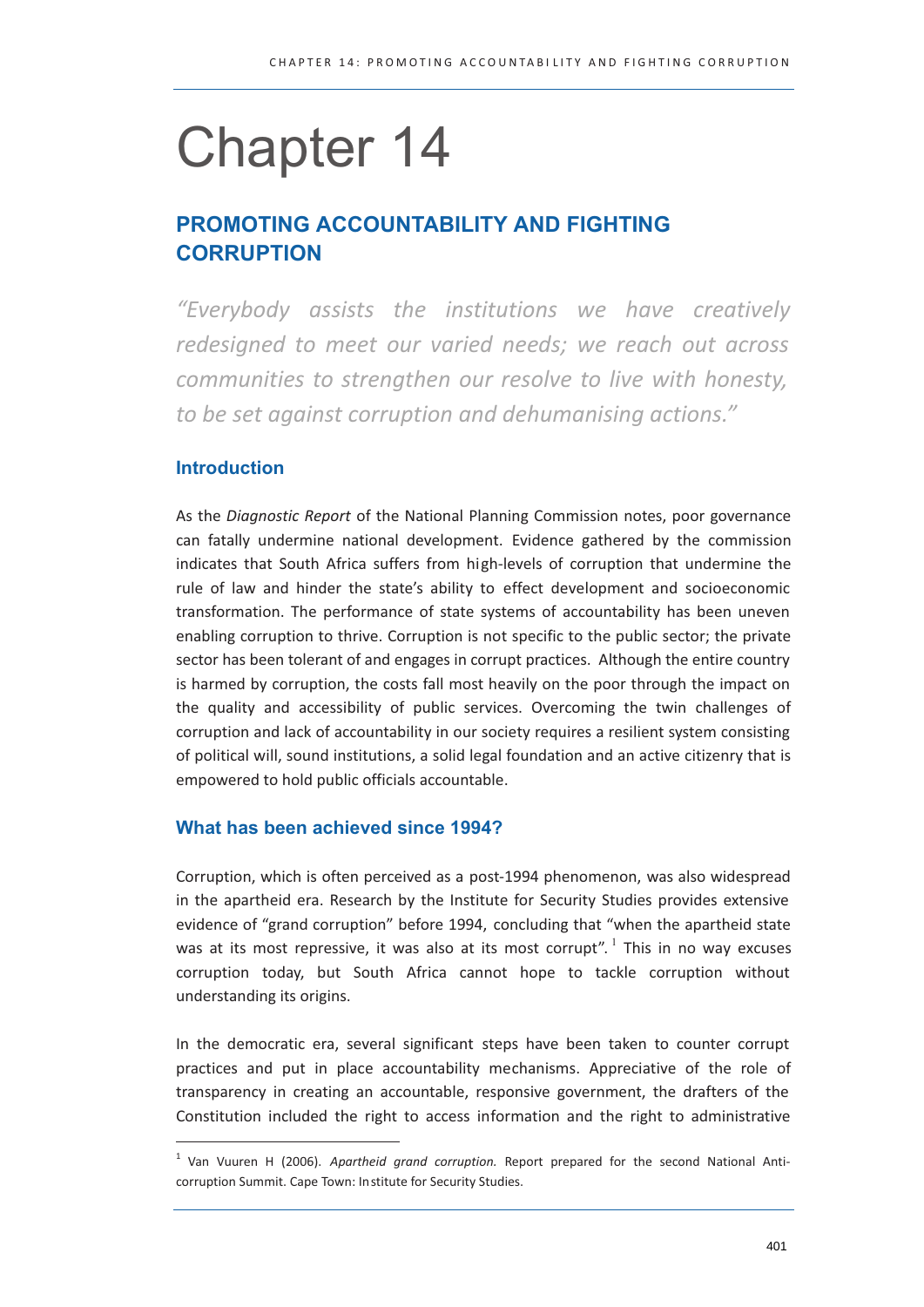justice in the Bill of Rights. These rights are crucial to enabling the achievement of the other socioeconomic rights enshrined in the Constitution. To give effect to these rights, the Promotion of Access to Information Act and the Promotion of Access to Justice Act were passed in 2000. These laws provide a foundation for open, transparent and accountable government and, together with the Prevention and Combating of Corrupt Activities Act (2004), form a solid legislative basis to fight corruption.

In addition to progressive laws, South Africa has created a number of institutions that play an important role in combating corruption. These include the oversight institutions established in terms of chapter 9 of the Constitution to strengthen constitutional democracy, such as the Auditor-General and the Public Protector, which have played an important role in combating corruption and holding public officials to account. Several anti-corruption agencies are operating with solid skills and political commitment.

## **Vision 2030**

Our vision for 2030 is a South Africa which has zero tolerance for corruption, in which an empowered citizenry have the confidence and knowledge to hold public and private officials to account and in which leaders hold themselves to high ethical standards and act with integrity. This South Africa has a resilient anti-corruption system in which anticorruption agencies have the resources, credibility and powers to investigate corruption, and their investigations are acted upon.

#### How will South Africa achieve its Vision 2030?

The commission has singled out four areas of focus in which policies should be implemented to move towards an accountable state and zero-tolerance of corruption:

- Building a resilient anti-corruption system The focus of anti-corruption efforts should be on creating a resilient anti-corruption system that can operate freely from political interference and is supported by both public officials and citizens. A resilient system is one where the designated agencies have the capability and resources to investigate cases of corruption, leaders take action when problems are brought to their attention, citizens resist the temptation to pay bribes because they recognise that their individual actions contribute to a bigger problem, the private sector does not engage in corrupt practices, citizens are empowered to speak out against corruption and the media fulfils its investigative and reporting function to expose corruption in the public and private sector.
- Strengthen accountability and responsibility of public servants South African  $\mathcal{L}_{\mathcal{A}}$ public servants should be made legally accountable as individuals for their actions, particularly in matters involving public resources.
- Create an open, responsive and accountable public service State information, including details of procurement, should be made openly available to citizens. Furthermore an information regulator should be established to adjudicate appeals when access to information requested is denied.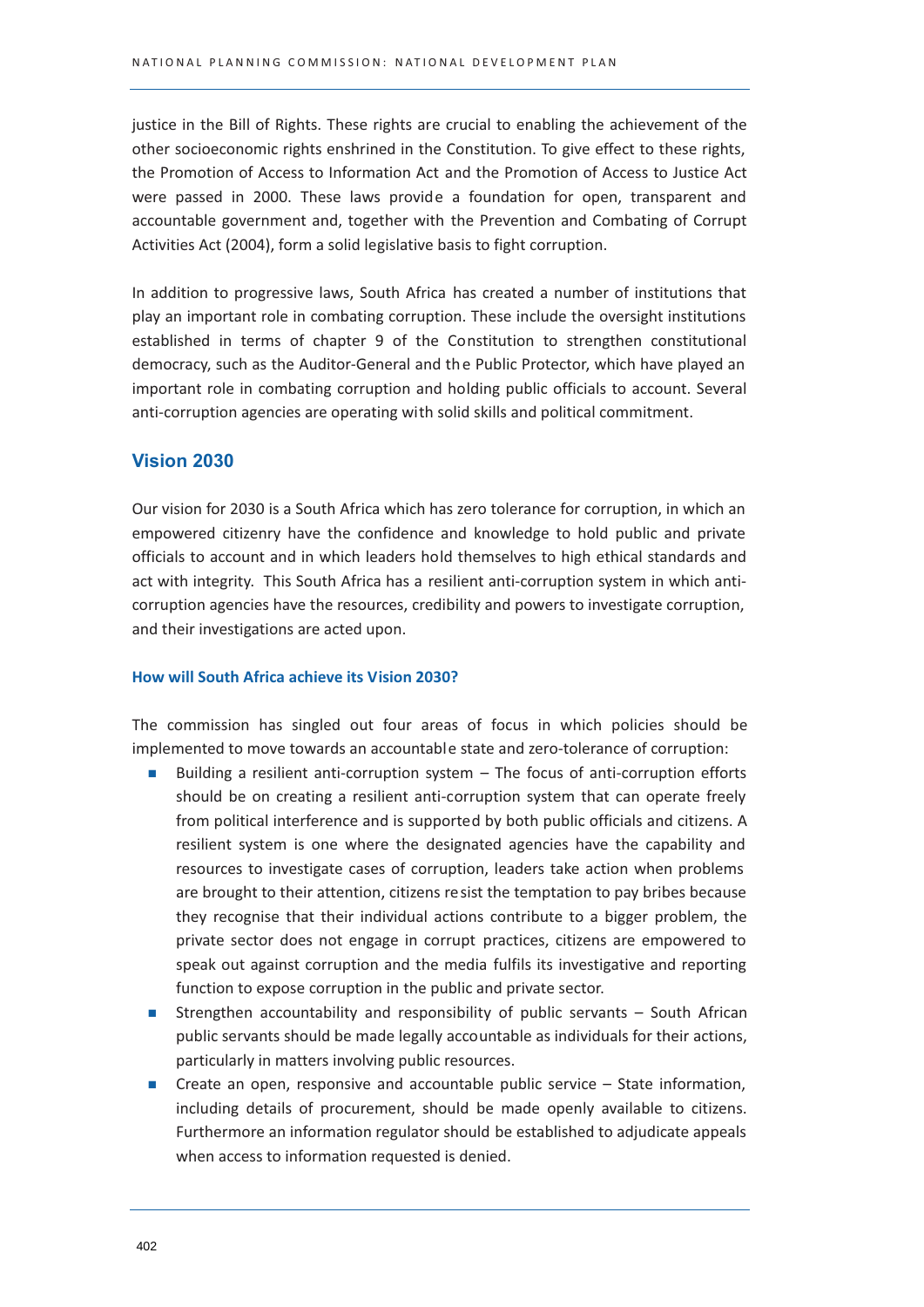Strengthen judicial governance and the rule of law - Reform aspects of the judicial  $\mathbf{r}$ governance system to ensure the independence and accountability of the judiciary. Establish clear criteria for the appointment of judges and scale up judicial training to improve the quality of judges in our courts. Consideration should be given to the extension of community service to law graduates in order to increase legal representation for the poor and speed up the administration of justice in the lower courts.

#### **Building a resilient anti-corruption system**

The commission proposes the following:

- $\mathbf{r}$ Strengthening the multi-agency anti-corruption system
- Strengthen protection of whistle-blowers  $\mathcal{L}_{\mathcal{A}}$
- Centralise the awarding of large tenders or tenders with long duration
- Give greater teeth to the tender compliance monitoring office to investigate both corruption and the value for money aspect of tenders.

#### Strengthen the multi-agency anti-corruption system

South Africa has a number of agencies mandated to fight corruption. These include the Special Investigations Unit, the Public Protector, the Public Service Commission, the Auditor General, the Assets Forfeiture Unit, the Directorate for Priority Crimes Investigation, and the Independent Police Investigative Directorate. Some have argued that the multiplicity of anti-corruption agencies undermines the fight against corruption by dividing resources and has resulted in an uncoordinated approach to tackling corruption.

There has been much debate about whether South Africa should have a single anticorruption agency.<sup>2</sup> Hong Kong's Independent Commission Against Corruption is often cited as a model for a single-agency system because of its well-publicised success in fighting corruption. The Independent Commission Against Corruption model has been adopted in a number of countries including Australia, Botswana and Singapore. While Independent Commission Against Corruption has been a great success in Hong Kong, there are doubts about whether the model can be transposed to South Africa. Its success has largely resulted from the specific conditions existing within Hong Kong, including "a relatively well-regulated administrative culture alongside a large, and again, well-resourced police force under a political and legal framework which supports anticorruption activities".<sup>3</sup> While there are ongoing efforts to develop South Africa's administrative capacity and improve the criminal justice system, as detailed in other chapters in this plan, the country does not have the institutional foundation in place to make the ICAC model a viable option.

 $2$  Camerer L (1999). Tackling the Multi-headed Dragon - Evaluating prospects for a single anti-corruption agency in South Africa. Institute for Security Studies Occasional Paper 38.

 $3$  Ibid.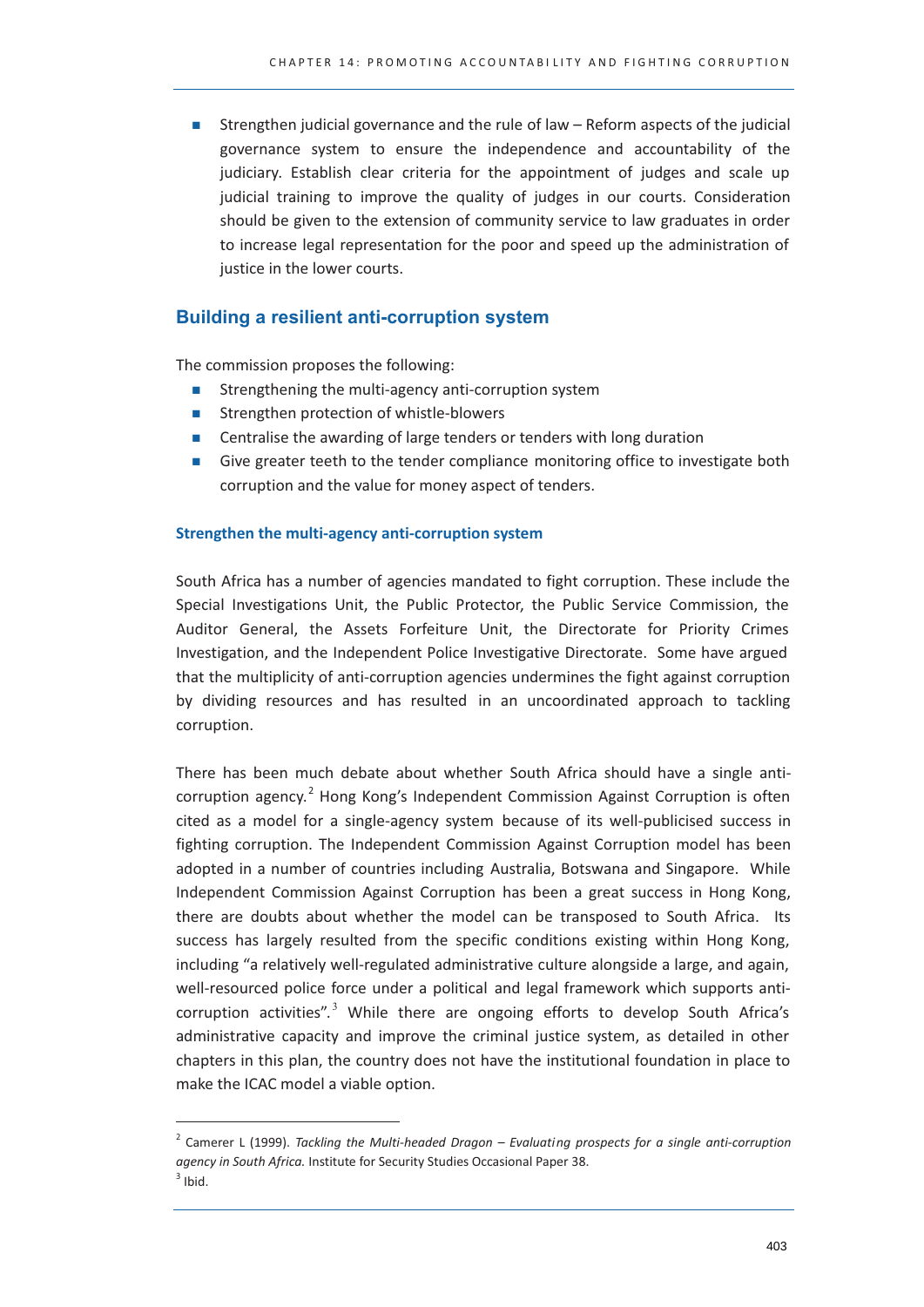Rather than focusing on the number of anti-corruption institutions, the emphasis should be on strengthening the anti-corruption system. A functioning anti-corruption system requires "sufficient staff and resources with specific knowledge and skills; special legislative powers; high level information sharing and co-ordination; and operational independence"<sup>4</sup>. Independence entails insulating institutions from political pressure and interference. A single agency approach is less resilient in this respect because if the lone anti-corruption body faces political capture, the independence of the entire system is compromised. A multiplicity of agencies provides checks and balance, that are essential in the South African context, and develops a systemic resilience against interference.

Strengthening the anti-corruption system requires increasing the specialist resources of anti-corruption agencies, improving coordination and cooperation between agencies and ensuring that the independence of each of the agencies is maintained. There should be greater emphasis on preventing corruption through public education drives. This should cover how it affects the delivery of services essential to citizen's daily lives and the mechanisms through which cases of corruption can be reported. While South Africans are highly aware of the evils of corruption they must be encouraged to make the connection between the seemingly petty incidents of corruption they participate in daily, such as the "cold drink" to a police officer to avoid a traffic fine, and the grand corruption they see reported in the Sunday newspapers. The aim should be to create a shift in attitudes towards corruption. Greater citizen participation in anti-corruption efforts should be encouraged by amongst other things strengthening the protection of whistle-blowers. An independent media also has a role to play in public awareness by investigating and reporting on cases of corruption.

No effort to tackle corruption can succeed without political will and support for anticorruption agencies. Political will refers to more than public statements of support, and includes a commitment to acting on that support by providing sufficient resources and taking action against corrupt officials. Political parties must strive to maintain a highlevel of ethical conduct amongst their members. Political leaders must remain conscious of the impact of their behaviour on the honour and integrity of the political office they hold.

#### **Strengthen protection of whistle-blowers**

Protection for whistle-blowers is essential to create a culture of disclosure of wrongdoing. While the Protected Disclosures Act (2000) provides some protection for whistle-blowers, it does not do enough. In fact, the percentage of people who identify themselves as prepared to "blow the whistle" has dropped by 10 percent over the last four vears.<sup>5</sup>

 $4$  Ibid.

<sup>&</sup>lt;sup>5</sup> Ipsos Markinor (2010). Whistle blowing, the Protected Disclosure's Act, accessing information and the Promotion of Access to Information Act: Views of South Africans, 2006-2010.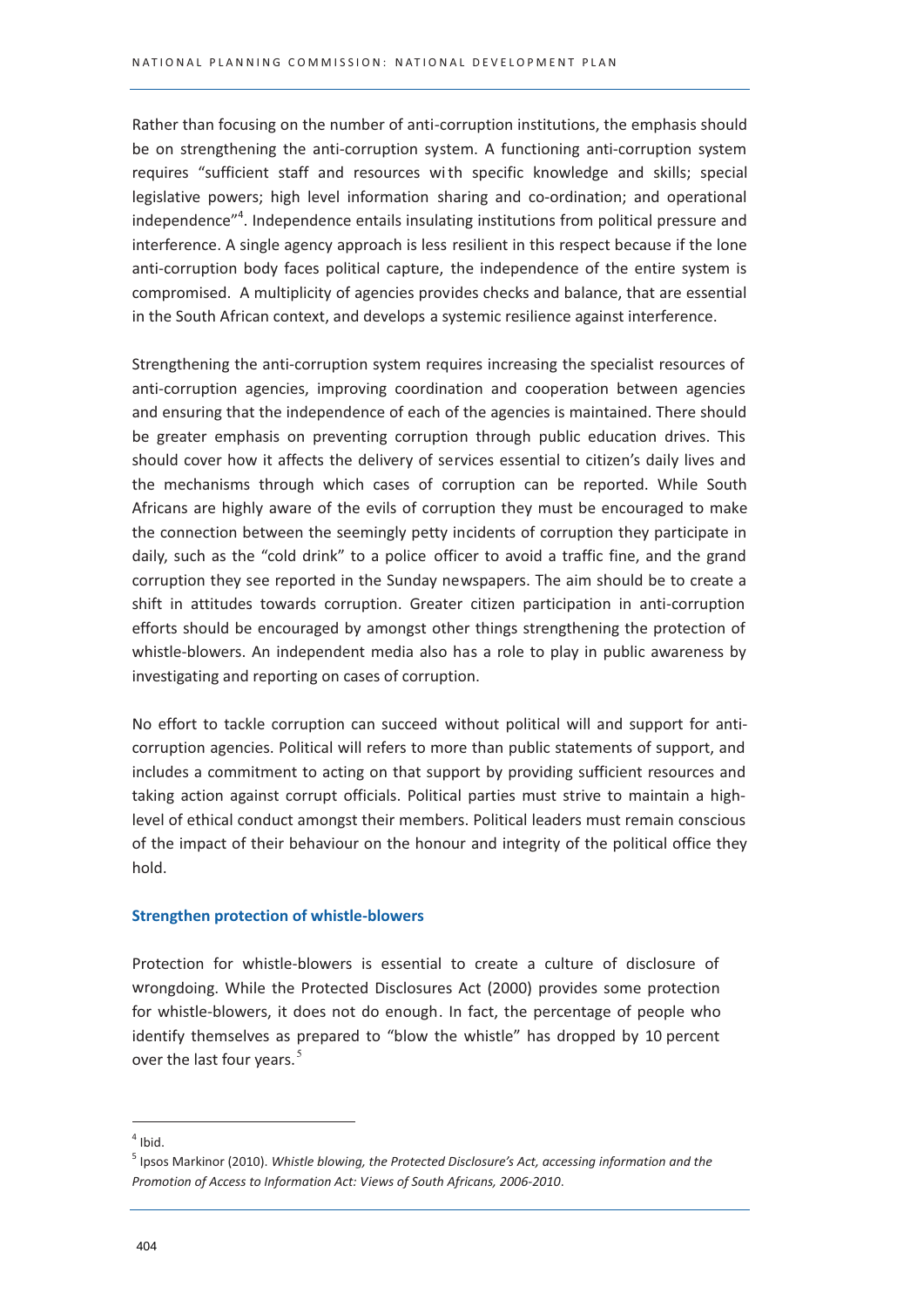Several weaknesses need to be addressed:

- The scope of protection in law is too narrow. For example, the Protected Disclosures Act is limited to whistle-blowers in a formal permanent employment relationship, excluding citizen whistle-blowers. It excludes all persons in other commercial relationships with the relevant organisation. This needlessly restricts the scope of protection to the employment relationship. Consider an employee who makes a disclosure about a client to her employer, and the employer transfers the employee rather than antagonising the client. Such an employee would not be protected.
- The range of bodies to which a protected disclosure may be made is too narrow. **COL**
- There is no public body tasked with providing advice and promoting public awareness, and no public body dedicated to monitoring whistle-blowing.
- The possibility of conditional amnesty for whistle-blowers implicated in corruption  $\mathbf{r}$ is not clear.
- Adequate security for whistle-blowers has not been established. Physical and **Contract** economic protection may be required in some cases. Opinions vary on what constitutes "adequate protection".

In response to these gaps, the commission recommends the following:

- Expand the scope of whistle-blower protection under the Protected Disclosures  $\mathbf{r}$ Act to include those outside the traditional employer-employee relationship.
- Permit disclosure to bodies other than the Public Protector and the Auditor-General and strengthen measures to ensure the security of whistle-blowers.

#### **Centralise the awarding of large tenders**

The law governing public procurement in South Africa has become increasingly complicated over the past decade. It is now so complex that there is reason to believe that it is impeding effective government. When even honest and competent bureaucrats find it difficult to understand what their legal obligations are and how to comply with them, the law requires simplification. The award of any tender is governed by numerous layers of law. Which of these layers applies in any given case depends on the context and the circumstances.

The complexity of procurement law also frequently works to the detriment of those who win contracts to provide goods and services to the state. Organs of state seeking to escape contractual obligations now frequently argue that the process resulting in the contract did not live up to the standards set by procurement law. It is often alleged by such organs of state that a competitive tender process did not occur, that the relevant signatory to the contract was not properly authorised, or that the process was inconsistent with the law. The law of procurement in such instances provides an expedient route of escape for those wishing to dodge their obligations.

The commission proposes a review and reform of procurement procedures. This would include legal reforms to simplify procurement, which ensure that accountability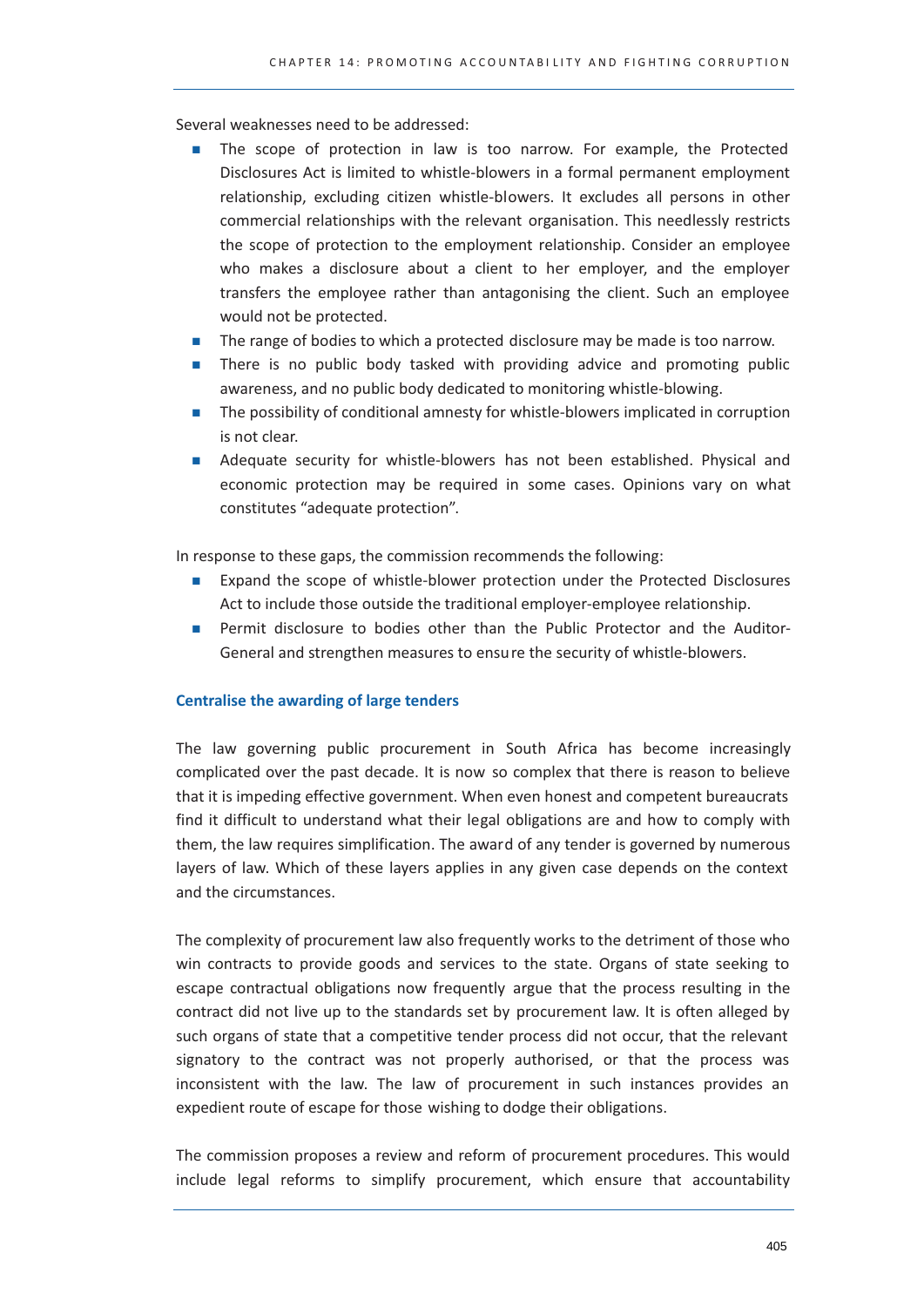mechanisms remain in place and that the law retains proper safeguards for detecting corruption and maladministration. The need for swift, effective service provision and a functioning oversight mechanism must be carefully balanced.

In addition, a tiered system of review for tenders, depending on their value, with differentiated safeguards and procedures should be considered. Such a system could have automatic safeguards built in, so that tenders above a certain amount are subjected to special review by the Auditor-General and the Parliamentary Standing Committee on Public Accounts, with a public hearing to exercise oversight over the tender award process.

### Give greater teeth to the tender compliance monitoring office to investigate both probity and the value for money aspect of tenders

The practice of outsourcing and tendering for services has increased considerably in the last decade. The vast range of tender opportunities in the public service has also come with increased opportunities for corruption as both officials and contractors use the tender system to enrich themselves. The government is conscious of these challenges and has put in place some measures to introduce greater accountability in supply chain management practices. The Office of the Accountant General in the National Treasury is responsible for promoting and enforcing the effective management of revenue and expenditure in departments, as well as monitoring the proper implementation of the Public Finance Management Act (1999) and the Municipal Finance Management Act (2003) by state institutions. This includes setting and monitoring norms and standards with respect to procurement practices.

While this monitoring function is vital, the commission proposes strengthening the office to investigate the value for money of tenders. This would entail, for example, being empowered to audit the bill of quantities for projects to ensure that the unit costs of materials is not excessive and that the state institution in question derives the maximum utility from the service procured.

#### Strengthen accountability and responsibility of public servants

There are three generally accepted principles of the state's liability to pay the litigation costs of a functionary. The first is that the litigation costs are paid in circumstances where the state or the functionary is being sued or charged  $-$  in other words as a defendant or an accused. The second is that the conduct of the functionary that is the subject matter of the litigation is conduct that falls within the course and scope of the functionary's employment or state function. The third is that if the state does fund the litigation and the court determines that the conduct was not in the course and scope of the functionary's employment or state function, it is entitled to recover those costs from the functionary. In practice, there have been serious departures from these principles that have resulted in the state paying unnecessarily for costly litigation involving functionaries.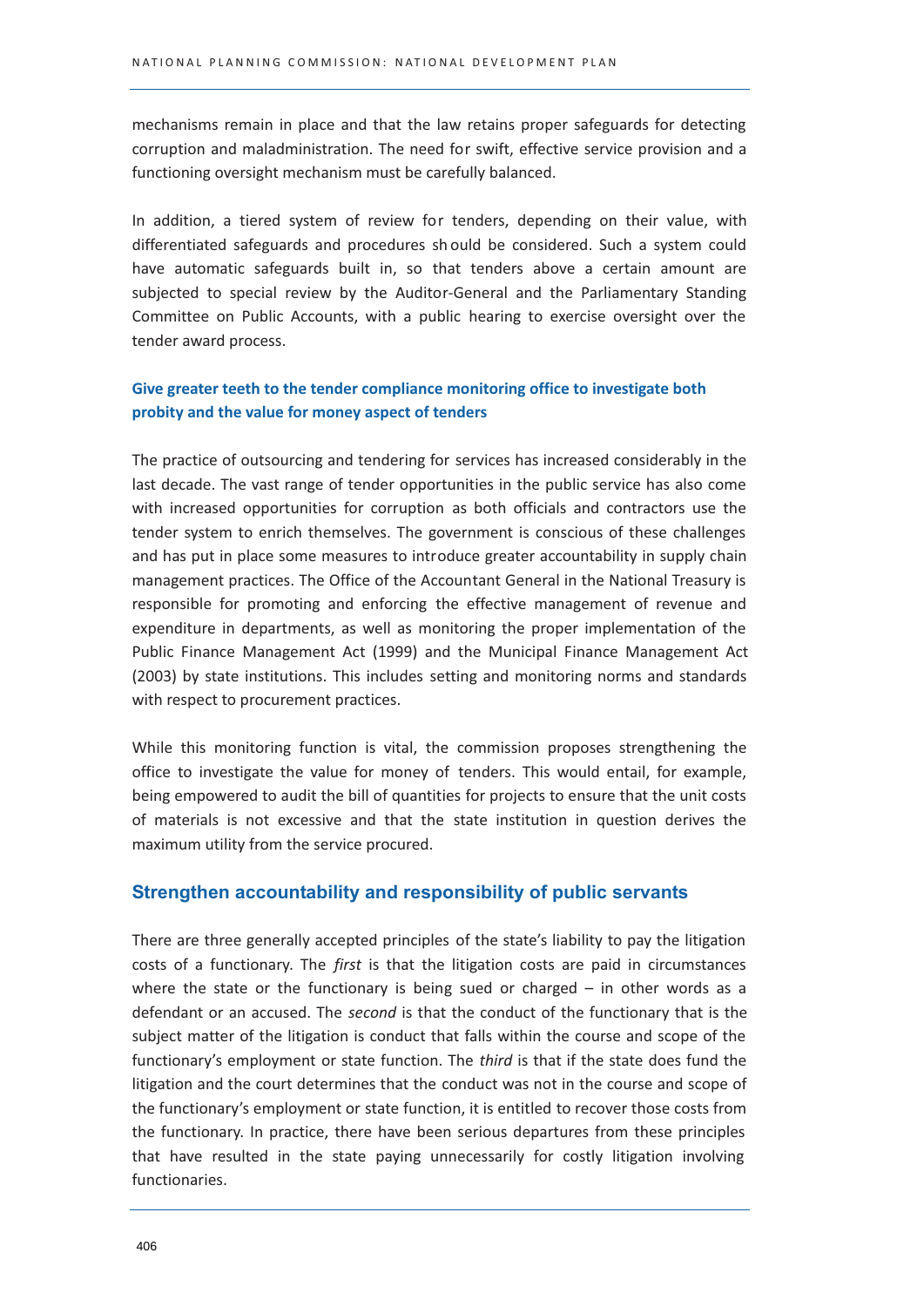The State Liability Amendment Act (2011) makes provision for the principle of accountability of public servants.

The commission recommends that:

- The provisions in sections 13 (a) and (b) of the act be strictly enforced and  $\mathcal{L}_{\mathcal{A}}$ monitored by the Public Service Commission.
- An accountability framework should be developed linking the liability of individual **College** public servants to their roles and responsibilities and job descriptions in proportion with their functions and seniority. It should be made illegal for civil servants to operate or benefit from certain types of business.
- Restraint of trade agreements should be considered for senior civil servants and **The Co** politicians in all spheres of government. Exit interviews and proper record keeping would enable this practice.

#### Create an open, responsive and accountable public service

The importance of transparency to public accountability has been demonstrated in theory and in practice. Dissatisfaction about lack of access to information on service delivery has emerged as a factor in public protests. In developing countries such as India. Bangladesh and Mexico, the right of access to information is used as leverage by communities to help them claim socioeconomic rights.

Section 32 of the Constitution enshrines the right of access to information. In practice, requests for information are routinely ignored, despite the existence of the Promotion to Access to Information Act, which aims to give effect to this section. There is endemic lack of compliance.<sup>6</sup>

There are many reasons for the lack of effective implementation of the Promotion of Access to Information Act, including wilful neglect, lack of appreciation of the importance of the right, an institutional culture of risk averseness and/or secrecy and a lack of training. The Asmal report on Chapter 9 institutions identified this as a serious challenge and diagnosed the absence of a useable enforcement mechanism as one of the primary obstacles.<sup>7</sup> Unlike most modern access to information laws, the act does not create a specialist adjudicatory body, such as an information commissioner or commission. The Asmal report recommended that such a body be established to dispense quick, accessible and inexpensive access to justice for those appealing decisions to withhold information, or so-called "deemed refusals" where no answer comes in response to a request.

 $6$  The South African Human Rights Commission's 2009/10 report states that "An analysis of compliance with section 32 reports for multiple levels of government over the decade since PAIA's passage into law has provided clear evidence of poor levels of compliance with its provisions. These levels of compliance point to a low level of awareness, a lack of accountability for non-compliance and the importance (or lack thereof) accorded to PAIA in the sector." (Page 158).

 $^7$  Asmal et.al. (2007). Report of the ad hoc committee on the Review of Chapter 9 and associated institutions. Report to the National Assembly of the Parliament of South Africa.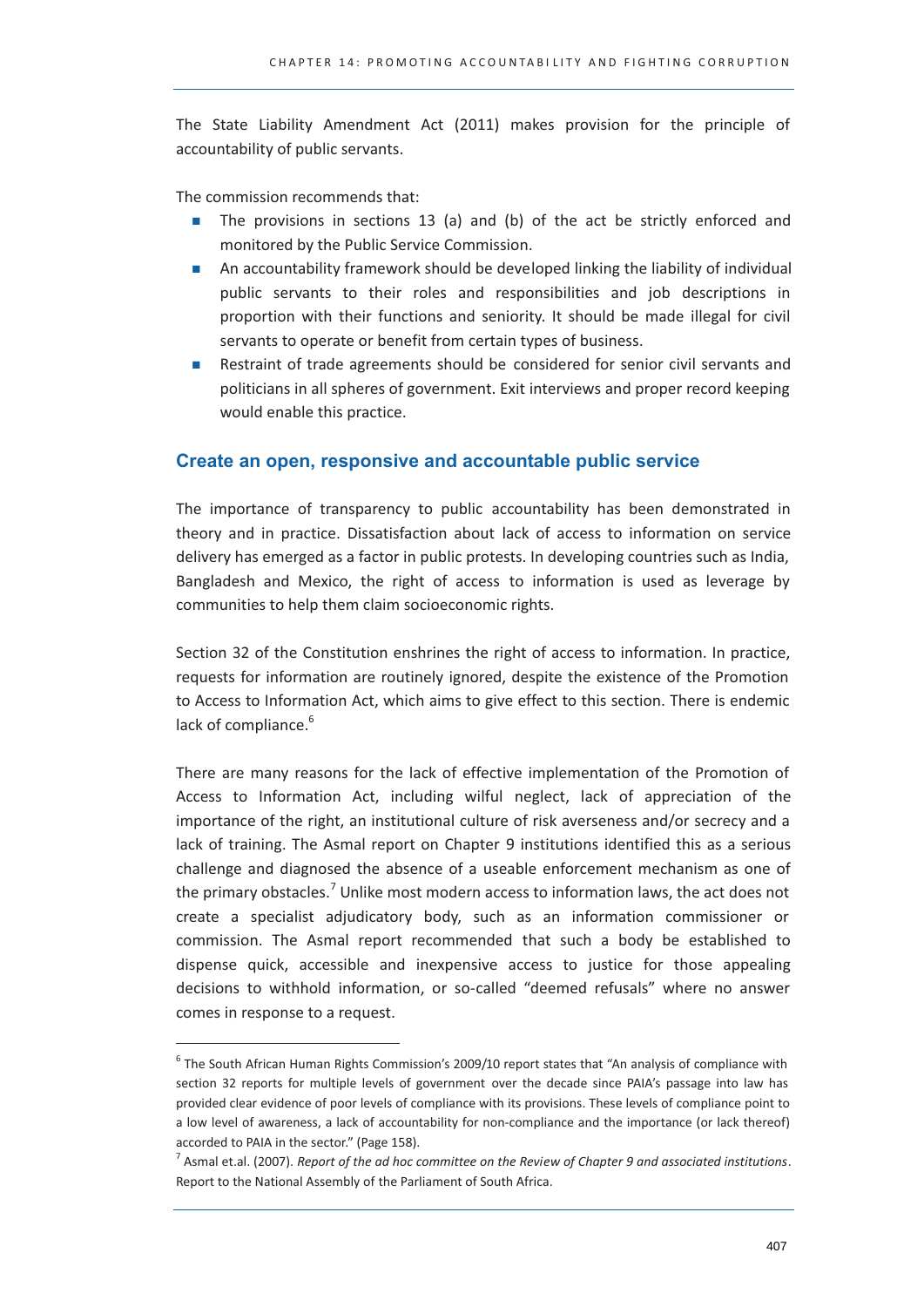The commission proposes the following:

- The Protection of Personal Information Bill that is being discussed in Parliament seeks to establish an information regulator covering certain aspects of information and personal data. This body should be equipped with the necessary resources to do its job properly and independently. The body should strike the right balance between its responsibilities to protect personal data, while providing recourse to those claiming their right of access to information.
- More "open data" should be made available. Open data is information that is made actively available without a request from an individual. This is also provided for in the Promotion of Access to Information Act, but generally not implemented due to lack of expertise. Some departments and municipalities have made an effort to make some information available. The Department of Mineral Resources has attempted to put all new order mining licenses on its website. Although many links are broken, the site attempts to make the data generally available. In addition, companies that hold those rights should make the information available. Other examples of information that should be made available would be beneficiary lists for housing projects, often a source of deep tension in communities, tender information, and environmental impact assessments.

#### Strengthen judicial governance and the rule of law

Without a reliable, honest, efficient court system, there can be no access to justice  $-$  as enshrined in the Constitution – no confidence on the part of investors and other major players in the economy, and little prospect of holding powerful private and public actors to account.

South Africa's rule of law is generally in good shape, although more could be done to realise the transformative promise of the Constitution. Challenges such as inefficiencies in the court administration that denude people of the right to access to justice, and judicial appointments that call into question the impartiality of selection processes, must be addressed.

For the Constitution, and the law in general, to be an agent of change, rather than an obstacle to socioeconomic transformation, the law must be interpreted and enforced in a progressive, transformative fashion. This requires a judiciary that is progressive in its judicial philosophy and legal inclinations. The selection and appointment of judges is of crucial importance, not just to the rule of law and the independence of the courts, but to socioeconomic transformation. At present, there is little or no consensus in the Judicial Service Commission (JSC) or in the legal fraternity more generally, about the qualities and attributes needed for the bench.

Judicial governance concerns both the independence and the accountability of the judicial branch of government, and encompasses issues such as judicial selection and appointment, and judicial ethics, the leadership and management of the judiciary, and the administration of the courts. The selection and appointment of judges is the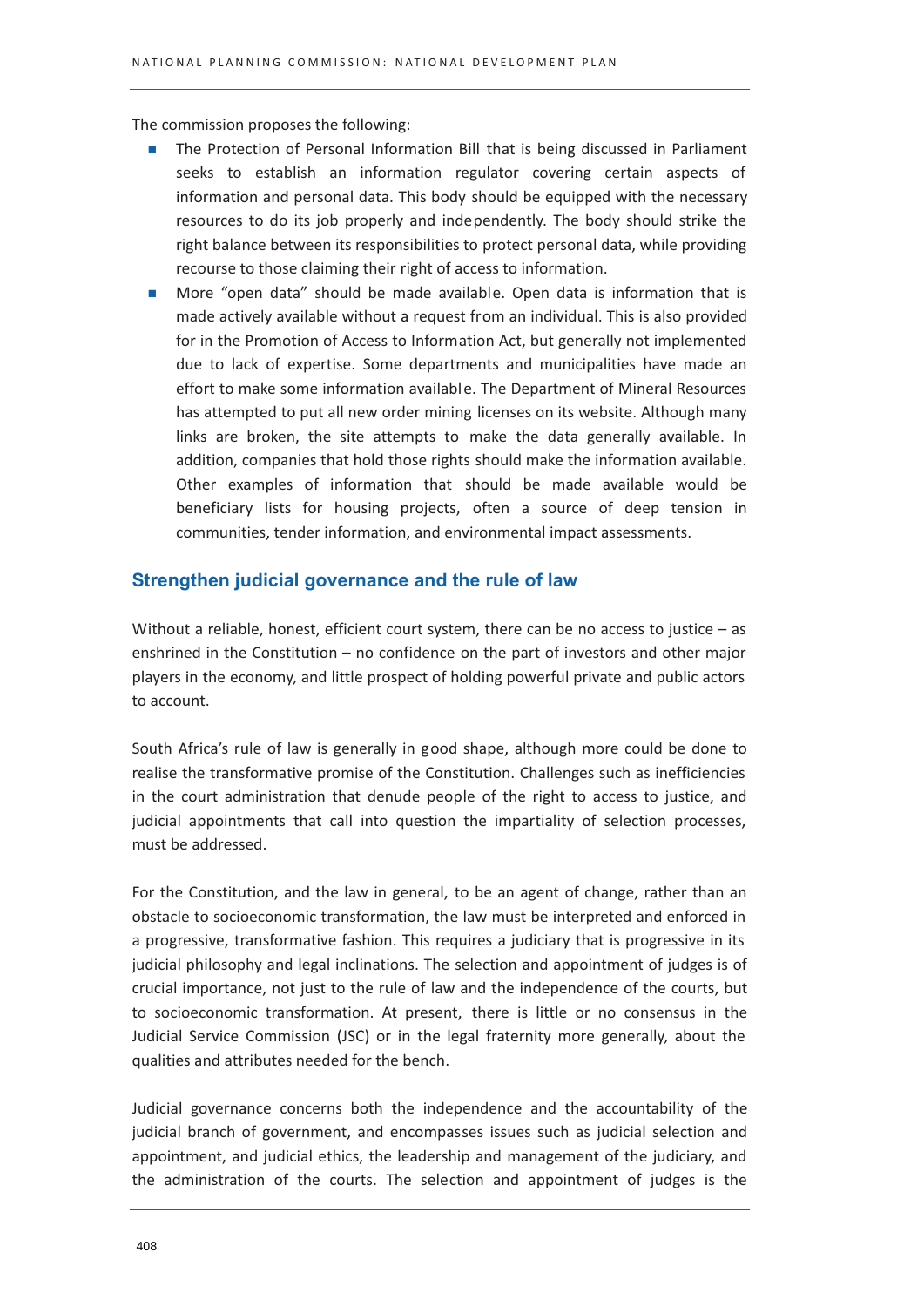responsibility of the JSC, a body established under the Constitution; the administration of the courts falls under the Department of Justice. The previous chief justice established a body to examine judicial reforms, and its forthcoming report will deserve serious consideration.

It is important for the JSC to lead a process to build consensus on the qualities and attributes of the "ideal South African judge".<sup>8</sup> The criteria should encompass a range of qualities and attributes, including a progressive judicial philosophy and an understanding of the socioeconomic context in which the law is interpreted and enforced. While the JSC published a list of criteria for judicial appointments in September 2010, these criteria are quite broad and will require further development, and a clearer understanding of their meaning and application.

The training of judges also requires attention. The Judicial Training Institute is yet to get off the ground. It needs to be launched soon to improve the lives of South Africans, and to ensure that the South African Constitution and jurisprudence retain their international standing. Further reforms that can be considered include the composition of the JSC itself, which is argued by some to be too large to function effectively, and to be hamstrung by political interests. The JSC's increasing role in enforcing the Judicial Code of Conduct is one example of how its role is expanding, and consideration should be given to whether it is optimally structured to fulfil its various roles and responsibilities.

Access to justice and speedier resolution of court cases require more attention. This is particularly important for working people who struggle to get time off from work to attend court. In addition to the burden of long court rolls, which lead to unnecessary delays and postponements, many poor people cannot afford the costs of transport to courts. The cost of justice for the poor can present a major barrier to accessing justice; it can also lead to unintended miscarriage of justice when bail cannot be afforded and the accused not adequately represented. Law graduates should be viewed as a resource for the promotion of the rule of law. An audit of unemployed graduate law students should be done to ensure proper placement in much-needed areas.

The commission proposes the following:

- $\mathbf{r}$ Accelerate reforms to implement a judiciary-led independent court administration.
- The JSC should lead a process to establish clear criteria for appointment of judges, with emphasis on the candidates' progressive credentials and transformatory judicial philosophy and expertise.
- Scale up judicial training dramatically and as quickly as possible.  $\mathcal{L}_{\text{max}}$

<sup>&</sup>lt;sup>8</sup> Cowen S (2010). Judicial Selection: A Timely Debate. Available at

http://www.dgru.uct.ac.za/usr/dgru/downloads/Judicial%20SelectionOct2010.pdf (accessed 3 August  $2011$ ).